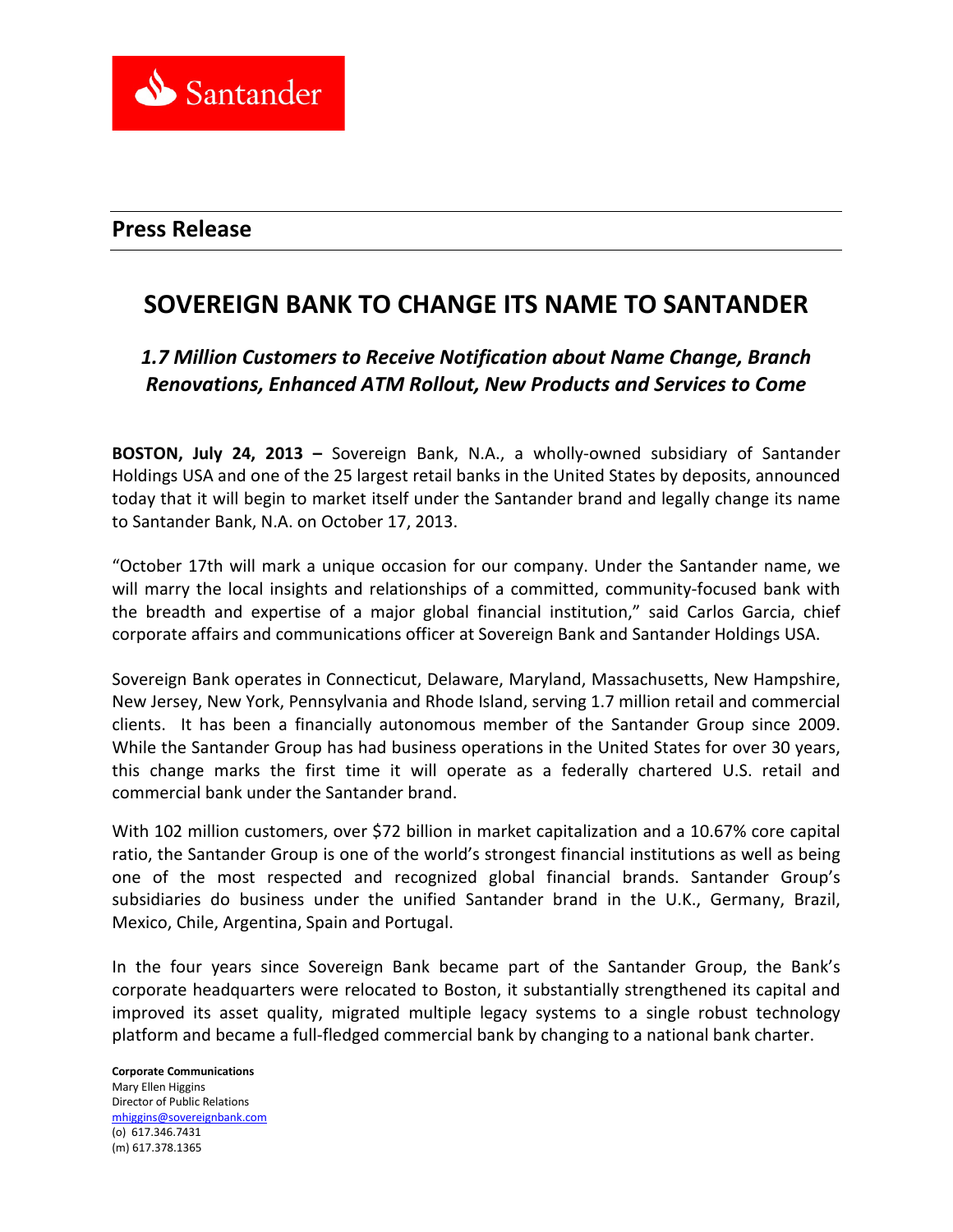

## **Enhancements to Accompany Name Change**

In addition to its name change, the Bank announced several enhancements to be rolled out between now and October 17th as part of a comprehensive \$200+ million three year initiative. "Today's announcement reflects our commitment to becoming the best bank we can possibly be for both our customers and for our team members," said David Miree, managing director of the Bank's retail network. The following initiatives are designed to improve the overall experience offered to customers:

- Network-wide refurbishment of the Bank's more than 700 branches, including improved space facilitating personalized, one-on-one banking
- Completion of its newly renovated flagship branch located at One Beacon Street in Boston, MA
- Rollout of enhanced ATMs across its footprint bringing greater convenience and functionality to customers
- New streamlined website design including industry best practices in fee disclosure, improving transparency and ease-of-use for consumers
- A new comprehensive package of financial products and services designed to meet a wide range of business and consumer financial needs
- A substantial national and local print, broadcast and online advertising campaign across the Bank's markets designed to familiarize clients with the breadth and strength of the Santander brand

"We're looking forward to acquainting consumers and businesses with the Santander brand as well as our expanded capabilities and resources," said chief marketing officer and director of corporate communications, Kathy Klingler, "Our new advertising campaign will focus on how Santander will support our customers in achieving their dreams, goals and ideas."

#### **Commitment to Community Continues**

Under the Santander brand, the Bank will continue its corporate social responsibility efforts working closely with local community groups, non-profit organizations and higher education institutions. In 2012, Sovereign Bank contributed over \$2 million in donations across the Bank's footprint to many local non-profit organizations, over \$2 billion in community loans and investments to low and moderate income individuals, families and businesses and over \$8.5 million in grants to our 26 college and university partners throughout our footprint.

**Corporate Communications** Mary Ellen Higgins Director of Public Relations [mhiggins@sovereignbank.com](mailto:mhiggins@sovereignbank.com) (o) 617.346.7431 (m) 617.378.1365